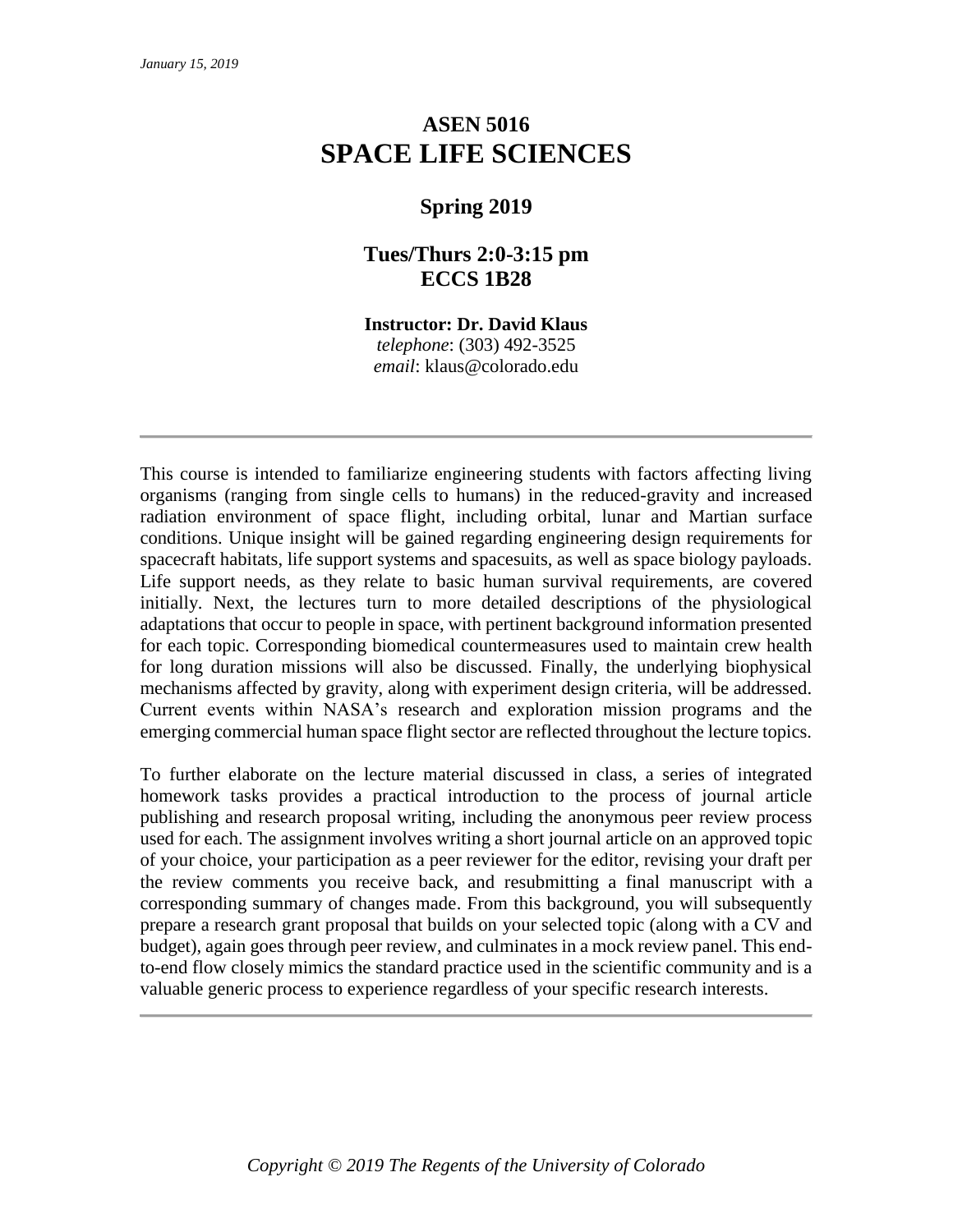### *GRADING* **20% - Exam 1 20% - Exam 2**

**10% - Quizzes (take home and in class) and Participation**

**20% - Homework 1, Review Article** – *grade based on final 'revised and resubmitted' version following peer review* **5% - Homework 2, Journal Peer Review** *– your evaluation effort as a reviewer*

**20% - Homework 3, Research Proposal** – *grade based on proposal submittal with consideration of reviewer comments* **5% - Homework 4, Proposal Peer Review** *– your evaluation as a reviewer and participation in the 'Mock Panel Meeting'*

*TEXT Space Physiology*, Buckey, Oxford University Press, 2006 (required)

Topic-relevant journal articles will be provided throughout the semester as well

Ancillary references for additional information on this field of study (not required)

*Textbook of Medical Physiology, 12th ed. Guyton and Hall, 2011*

*Fundamentals of Aerospace Medicine, 4th ed., Dehart and Davis, 2008*

*Going Higher – Oxygen, Man and Mountains*, 5th ed., Houston, 2005

*Fundamentals of Space Medicine*, Clement, Kluwer Academic Press, 2003

*Medicine for Mountaineering* – general title, various options

*Space Physiology and Medicine*, 3rd ed., Nicogossian, Huntoon and Pool, 1994 (out of print, difficult to find)

*Bioastronautics Data Book*, 2nd ed., Parker and West (eds.), NASA SP-3006, 1973  $(1<sup>st</sup>$  ed., Webb, 1964, both are out of print, difficult to find)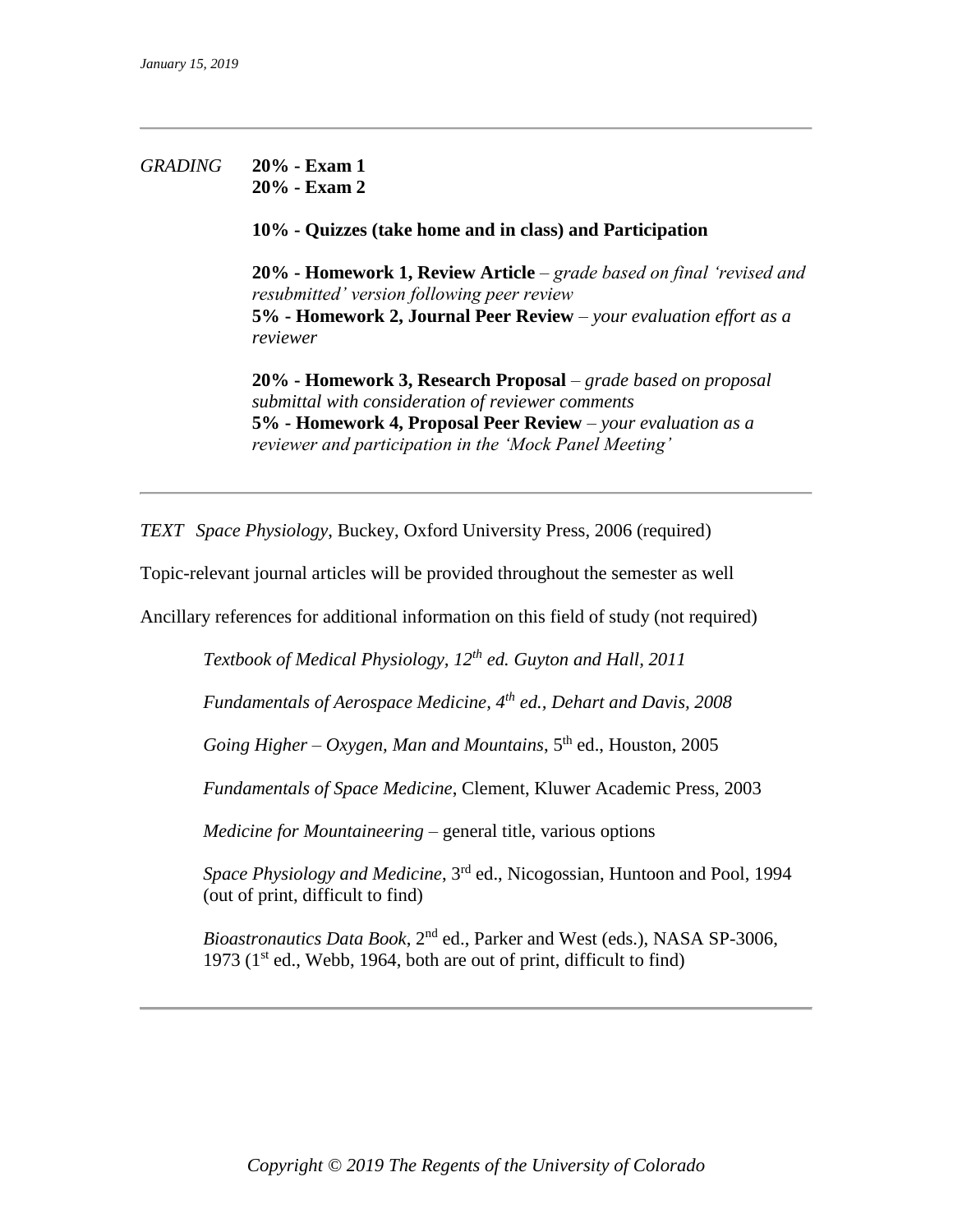*ASEN 5016 LECTURE TOPICS* (*order and topics subject to minor revision*)

## **Overview of Humans in Space**

Course Overview & Historical Perspectives on Human Space Flight Relevant Space Flight Environmental Parameters Human Spacecraft Life Support Requirements and Considerations Gravity-Dependent Physical Processes Respiration and the Oxygen Cascade Nutrition – Ch. 8 & Temperature Regulation Motor Control & Chronobiology *Wrap up / Exam Review* **Exam 1 – Tues Feb 12 (or Feb 14)**, *travel pending government reopening status*

# **Human Physiological Adaptations to Space Flight**

Human Performance Miscellaneous Physiological Responses to Space Hormonal Regulation / Immunological Response Neuro-Sensory System – Ch. 6 (*balance*) & Ch. 9 (*space motion sickness*) Cardiovascular System – Ch. 7 Muscular System – Ch. 4 Skeletal System – Ch. 1 Physiology of Extravehicular Activity (EVA) – Ch. 5 Radiation Effects – Ch. 3 Space Biology Experiment Design & Proposal Writing

*-- Spring Break Week 3/25-29*

*Wrap up / Exam Review* **Exam 2 – Thurs Apr 4**

# **Space Life Science Research**

Biomedical Countermeasures – Ch. 11 & 12 (partial) Operational Space Medicine – Ch. 12 (partial) 0g & 1g Analogs (Earth-based and Space-based) Microbial Responses, Biotechnology & Related Crew Health Issues Plant and Animal Research in Space Psycho-Sociological Aspects – Ch. 2 Astrobiology / Mock Review Panel prep Course wrap up

### **Mock Review Panel – Final Exam Period**

*Tuesday May 7, 2019 from 1:30 pm – 4:00 pm*

*Copyright © 2019 The Regents of the University of Colorado*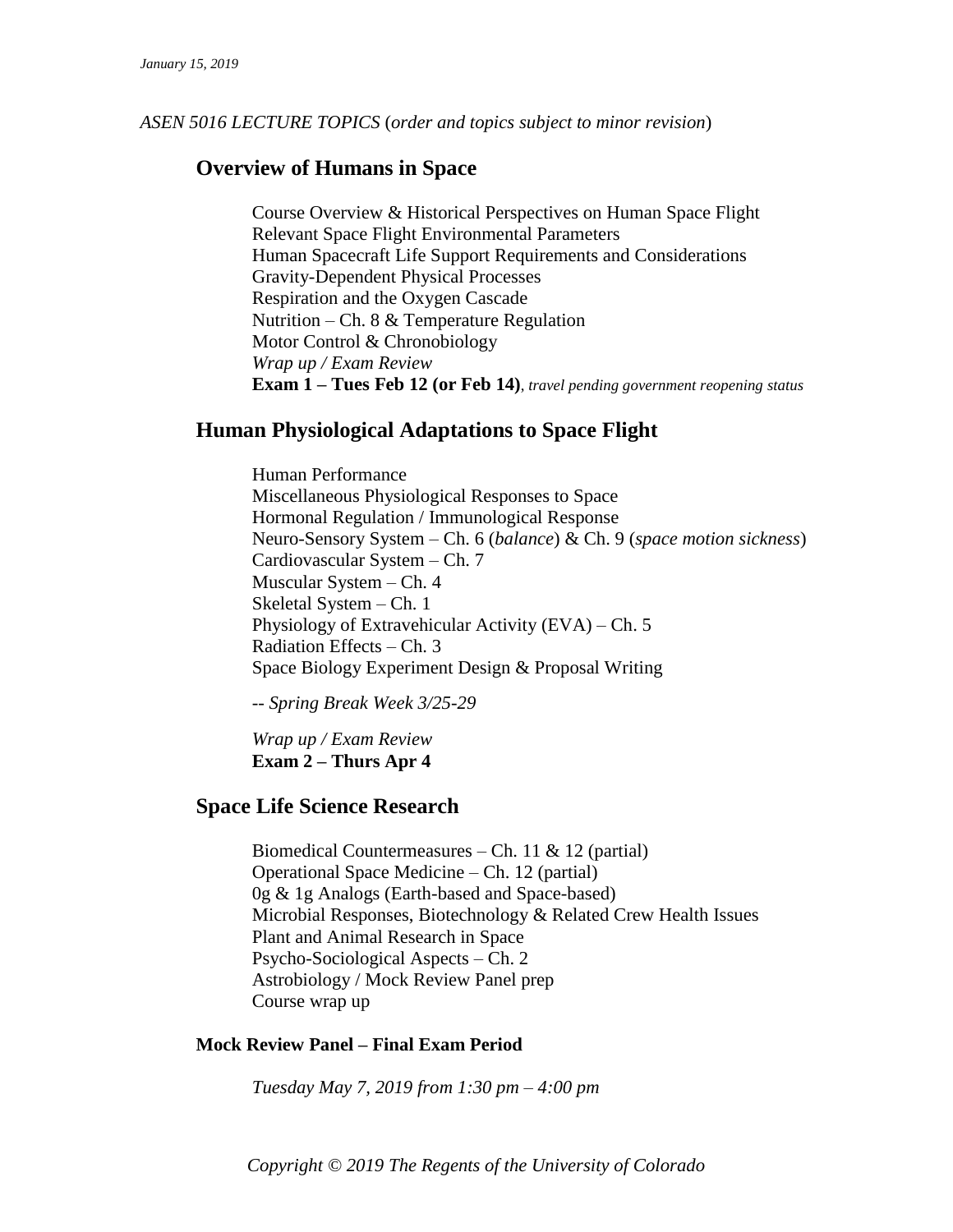### **Aerospace Engineering Sciences & University Policies Spring 2019**

#### **Accommodation for Disabilities**

If you qualify for accommodations because of a disability, please submit to your professor a letter from Disability Services in a timely manner (for exam accommodations provide your letter at least one week prior to the exam) so that your needs can be addressed. Disability Services determines accommodations based on documented disabilities. Contact Disability Services at 303-492-8671 or by e-mail at [dsinfo@colorado.edu.](mailto:dsinfo@colorado.edu) If you have a temporary medical condition or injury, see guidelines for [Temporary Medical](https://www.colorado.edu/disabilityservices/students/temporary-medical-conditions)  [Conditions](https://www.colorado.edu/disabilityservices/students/temporary-medical-conditions) under the Quick Links at the [Disability Services website](https://www.colorado.edu/disabilityservices/) and discuss your needs with your professor.

#### **Religious Observances**

[Campus policy regarding religious observances](https://www.colorado.edu/policies/observance-religious-holidays-and-absences-classes-andor-exams) states that faculty must make every effort to deal reasonably and fairly with all students who, because of religious obligations, have conflicts with scheduled exams, assignments or required attendance. See the [campus](https://www.colorado.edu/policies/observance-religious-holidays-and-absences-classes-andor-exams)  [policy regarding religious observances](https://www.colorado.edu/policies/observance-religious-holidays-and-absences-classes-andor-exams) for full details.

#### **Classroom Behavior**

Students and faculty each have responsibility for maintaining an appropriate learning environment*, not only while in class, but also while working outside of class such as in labs and study areas.* Those who fail to adhere to such behavioral standards may be subject to discipline. Professional courtesy and sensitivity are especially important with respect to individuals and topics dealing with differences of race, color, culture, religion, creed, politics, veteran's status, sexual orientation, gender, gender identity and gender expression, age, disability, and nationalities. Class rosters are provided to the instructor with the student's legal name. I will gladly honor your request to address you by an alternate name or gender pronoun. Please advise me of this preference early in the semester so that I may make appropriate changes to my records. For more information, see the [policies on classroom behavior](https://www.colorado.edu/policies/student-classroom-and-course-related-behavior) and [the student code](https://www.colorado.edu/institutionalequity/student-code-conduct) of conduct.

### **Sexual Misconduct, Discrimination, Harassment, and/or Related Retaliation**

The University of Colorado Boulder (CU-Boulder) is committed to maintaining a positive learning, working, and living environment. CU-Boulder will not tolerate, *both in-class and outside of class*, acts of sexual misconduct, discrimination, harassment or related retaliation against or by any employee or student. CU's Sexual Misconduct Policy prohibits sexual assault, sexual exploitation, sexual harassment, intimate partner abuse (dating or domestic violence), stalking or related retaliation. CU-Boulder's Discrimination and Harassment Policy prohibits discrimination, harassment or related retaliation based on race, color, national origin, sex, pregnancy, age, disability, creed, religion, sexual orientation, gender identity, gender expression, veteran status, political affiliation or political philosophy. Individuals who believe they have been subject to misconduct under either policy should contact the Office of Institutional Equity and Compliance (OIEC) at 303-492-2127. Information about the OIEC, the above referenced policies, and the campus resources available to assist individuals regarding sexual misconduct, discrimination, harassment or related retaliation can be found at the [OIEC website.](https://www.colorado.edu/institutionalequity/)